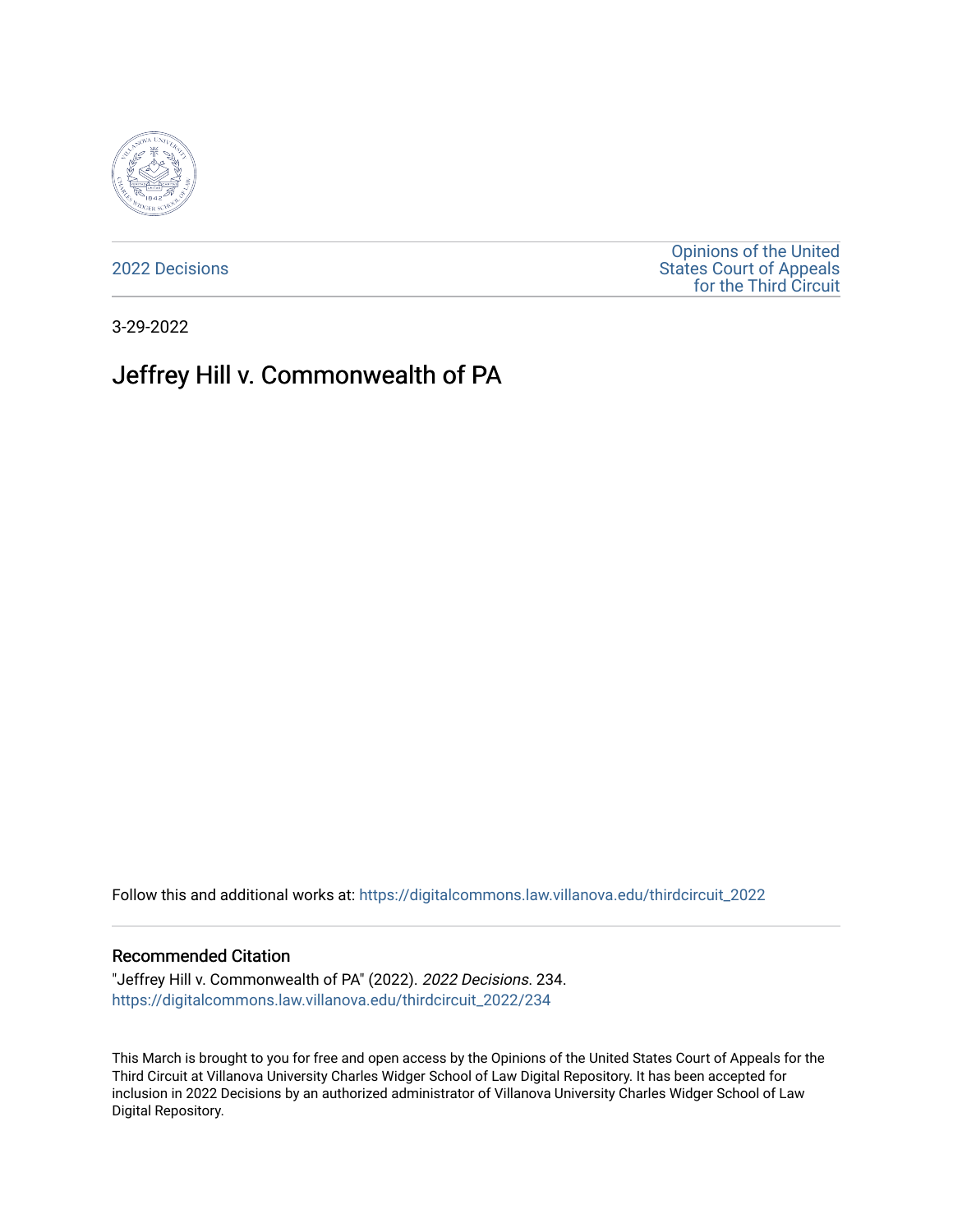#### **NOT PRECEDENTIAL**

### UNITED STATES COURT OF APPEALS FOR THE THIRD CIRCUIT

 $\frac{1}{2}$ 

No. 21-2982  $\frac{1}{2}$ 

## JEFFREY D. HILL, Appellant

v.

# COMMONWEALTH OF PA  $\mathcal{L}_\text{max}$  and  $\mathcal{L}_\text{max}$  and  $\mathcal{L}_\text{max}$  and  $\mathcal{L}_\text{max}$

On Appeal from the United States District Court for the Middle District of Pennsylvania (D.C. Civil Action No. 21-cv-00479) District Judge: Honorable Matthew W. Brann

 $\mathcal{L}_\text{max}$  and  $\mathcal{L}_\text{max}$  and  $\mathcal{L}_\text{max}$  and  $\mathcal{L}_\text{max}$ 

Submitted Pursuant to Third Circuit LAR 34.1(a) January 10, 2022 Before: MCKEE, SHWARTZ, and MATEY, Circuit Judges

> (Opinion filed: March 29, 2022)  $\frac{1}{2}$

# OPINION\*  $\frac{1}{2}$

PER CURIAM

Jeffrey Hill appeals from the District Court's order dismissing his complaint. For

the reasons that follow, we will affirm the District Court's judgment.

<sup>\*</sup> This disposition is not an opinion of the full Court and pursuant to I.O.P. 5.7 does not constitute binding precedent.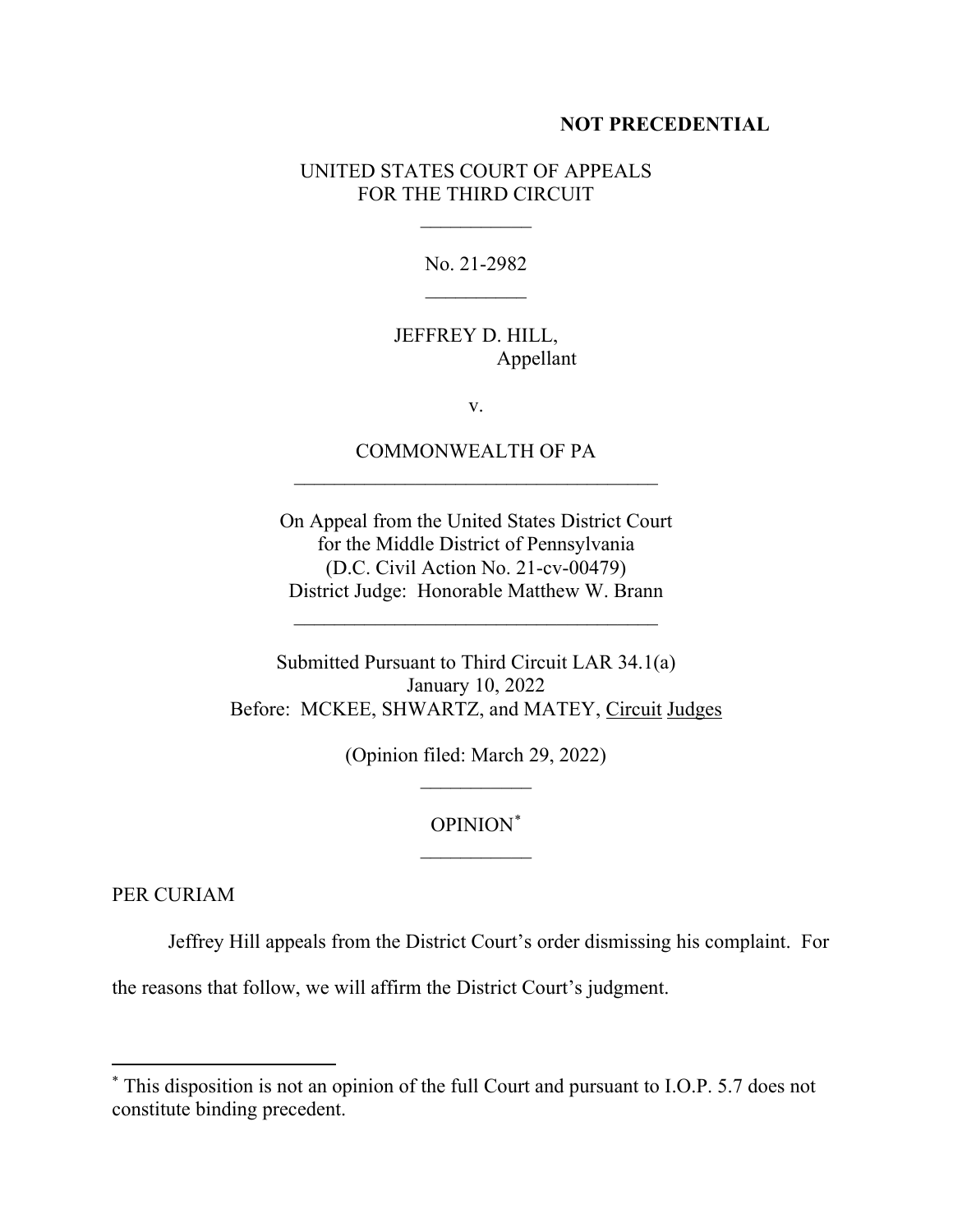The procedural history of this case and the details of Hill's claims are described in the Magistrate Judge's Report and Recommendation and need not be discussed at length. Briefly, Hill filed a complaint against the Commonwealth of Pennsylvania, the sole defendant. In the handwritten, 193-page complaint, Hill complained of various conspiracies against him beginning more than thirty years ago. The complaint also contained a petition for a "writ of quo warranto/prohibition/error."

The Magistrate Judge noted that a filing injunction against Hill required him to receive certification from a Magistrate Judge before filing a civil action. The Magistrate Judge explained that, to the extent that the injunction was enforceable, he would decline to certify the complaint. In the alternative, he recommended that the complaint be dismissed pursuant to 28 U.S.C. § 1915(e)(2)(B)(ii) for failure to state a claim upon which relief may be granted because Hill's claims against the Commonwealth were barred by Eleventh Amendment immunity. The District Court adopted the Report and Recommendation and dismissed Hill's complaint with prejudice. Hill filed a timely notice of appeal.

We have jurisdiction pursuant to 28 U.S.C. § 1291. We exercise plenary review over the District Court's determination that the Commonwealth was entitled to Eleventh Amendment immunity. Betts v. New Castle Youth Dev. Ctr., 621 F.3d 249, 252 (3d Cir. 2010).

On appeal, Hill argues that he never consented to the Magistrate Judge's presiding over his case. The Magistrate Judge, however, simply submitted a *recommendation* for the disposition of the matter as permitted by 28 U.S.C.  $\S$  636(b)(1)(B). As for the District

2